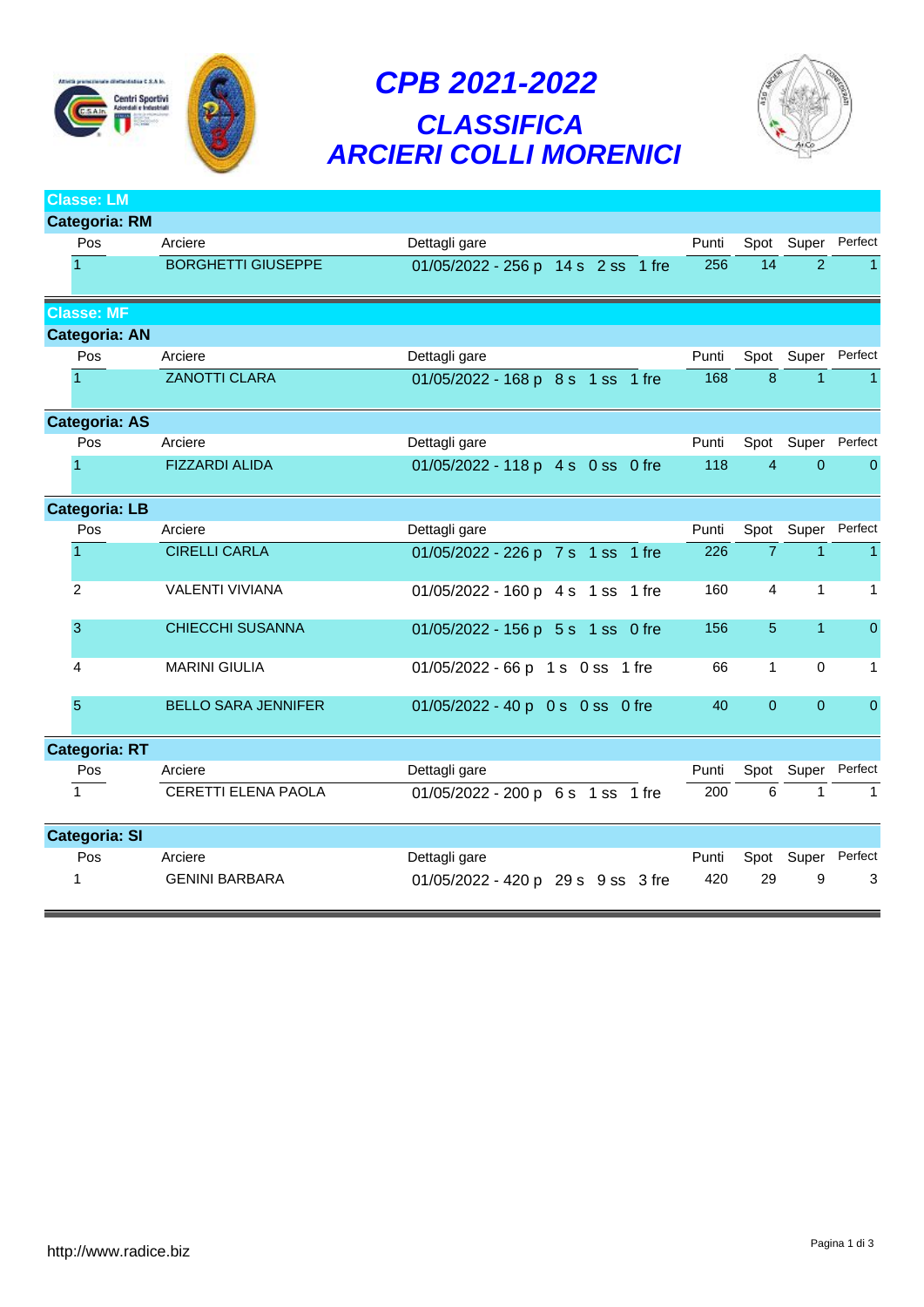

# *CPB 2021-2022 CLASSIFICA ARCIERI COLLI MORENICI*



**Classe: MM**

| <b>Categoria: AN</b> |                          |                                    |  |       |                 |                |                    |
|----------------------|--------------------------|------------------------------------|--|-------|-----------------|----------------|--------------------|
| <b>Pos</b>           | Arciere                  | Dettagli gare                      |  | Punti | Spot            | Super          | Perfect            |
|                      | <b>SALVINI ANTONELLO</b> | 01/05/2022 - 250 p 10 s 4 ss 1 fre |  | 250   | 10 <sup>°</sup> | 4              |                    |
| 2                    | DI VENTURA VALENTINO     | 01/05/2022 - 214 p 8 s 4 ss 0 fre  |  | 214   | 8               | 4              | 0                  |
| <b>Categoria: AS</b> |                          |                                    |  |       |                 |                |                    |
| Pos                  | Arciere                  | Dettagli gare                      |  | Punti |                 |                | Spot Super Perfect |
|                      | <b>FRANZINI GINO</b>     | 01/05/2022 - 172 p 3 s 0 ss 0 fre  |  | 172   | 3               | $\overline{0}$ | $\mathbf{0}$       |
| 2                    | <b>MARINI LUCIANO</b>    | 01/05/2022 - 144 p 3 s 0 ss 0 fre  |  | 144   | 3               | $\Omega$       | $\Omega$           |
| 3                    | <b>FRANZINI ALBERTO</b>  | 01/05/2022 - 138 p 4 s 0 ss 0 fre  |  | 138   | 4               | $\overline{0}$ | $\overline{0}$     |
| 4                    | <b>MILANESI LUCIANO</b>  | 01/05/2022 - 130 p 4 s 0 ss 1 fre  |  | 130   | 4               | $\mathbf 0$    | 1                  |
| 5                    | <b>SUPERTI EZIO</b>      | 01/05/2022 - 124 p 5 s 3 ss 0 fre  |  | 124   | 5               | 3              | $\mathbf{0}$       |
| 6                    | <b>BELLERI MAURIZIO</b>  | 01/05/2022 - 86 p 2 s 1 ss 0 fre   |  | 86    | $\overline{2}$  | 1              | 0                  |

| <b>Categoria: FS</b> |     |                        |                                     |  |  |  |       |    |            |                |
|----------------------|-----|------------------------|-------------------------------------|--|--|--|-------|----|------------|----------------|
|                      | Pos | Arciere                | Dettagli gare                       |  |  |  | Punti |    | Spot Super | Perfect        |
|                      |     | <b>ZANETTI MICHELE</b> | 01/05/2022 - 482 p 34 s 19 ss 9 fre |  |  |  | 482   | 34 | 19         | $\overline{9}$ |
|                      | 2   | RONCHI ALESSANDRO      | 01/05/2022 - 460 p 35 s 10 ss 5 fre |  |  |  | 460   | 35 | 10         | 5              |
|                      | 3   | PEDRONI ANTONELLO      | 01/05/2022 - 420 p 30 s 9 ss 6 fre  |  |  |  | 420   | 30 | 9          | 6              |
|                      | 4   | PEZZOTTI GIANBATTISTA  | 01/05/2022 - 224 p 11 s 3 ss 0 fre  |  |  |  | 224   | 11 | 3          | 0              |

| <b>Categoria: LB</b> |                         |                                   |  |       |            |         |
|----------------------|-------------------------|-----------------------------------|--|-------|------------|---------|
| Pos                  | Arciere                 | Dettagli gare                     |  | Punti | Spot Super | Perfect |
|                      | <b>VIANELLI SILVANO</b> | 01/05/2022 - 212 p 8 s 4 ss 1 fre |  | 212   |            |         |
|                      | <b>GHIDINI ENNIO</b>    | 01/05/2022 - 152 p 3 s 0 ss 0 fre |  | 152   |            |         |

| <b>Categoria: RM</b> |            |                         |                                    |       |                |                |                  |  |  |
|----------------------|------------|-------------------------|------------------------------------|-------|----------------|----------------|------------------|--|--|
|                      | <b>Pos</b> | Arciere                 | Dettagli gare                      | Punti |                | Spot Super     | Perfect          |  |  |
|                      |            | <b>GALERI MANUEL</b>    | 01/05/2022 - 318 p 18 s 0 ss 1 fre | 318   | 18             | $\overline{0}$ | $\blacksquare$ 1 |  |  |
|                      | 2          | VIOTTI MAURIZIO         | 01/05/2022 - 270 p 10 s 5 ss 0 fre | 270   | 10             | 5.             | $\Omega$         |  |  |
|                      | 3          | <b>BORGHETTI ANDREA</b> | 01/05/2022 - 228 p 5 s 2 ss 1 fre  | 228   | 5 <sup>1</sup> | 2              |                  |  |  |
|                      | 4          | PEDRINI LUCA            | 01/05/2022 - 218 p 11 s 2 ss 0 fre | 218   | 11             | 2              | $\Omega$         |  |  |